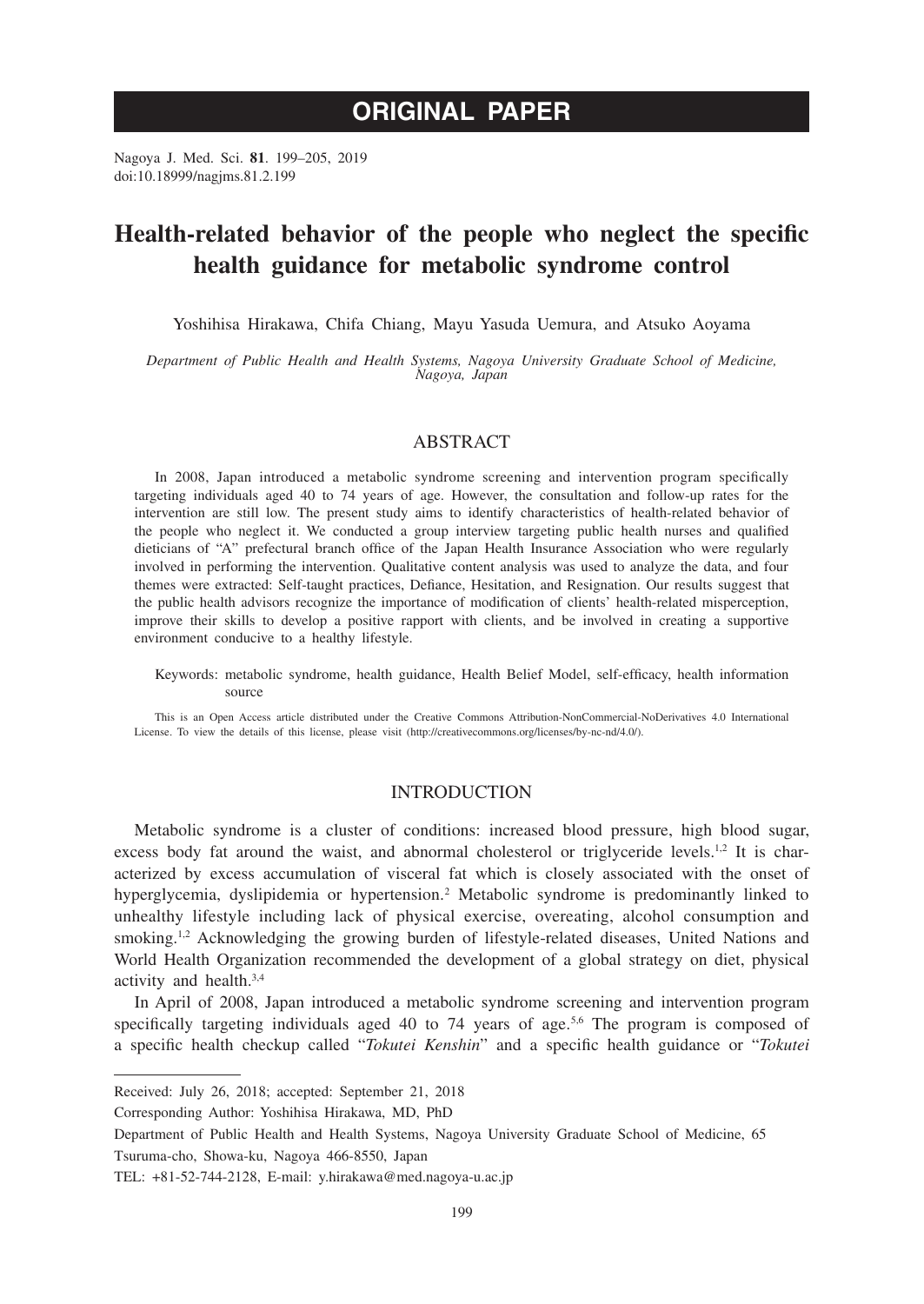*Hoken Shido (THS)*" involving counseling by public health nurses or qualified dieticians. The public health insurance bodies are mandated to provide these services to the beneficiaries without additional charges. Fujii et al and Ryo et al reported that lifestyle intervention programs help reduce the risks related to metabolic syndrome in Japanese community settings.<sup>7,8</sup>

However, the consultation and follow-up rates for THS are still low.<sup>9</sup> The transtheoretical model<sup>10,11</sup> suggests that people in the *Precontemplation stage*, that is people who are not yet ready to change their health-related behavior, do not intend to take action in the foreseeable future, usually measured as the next six months. Being uninformed or under informed about the consequences of one's behavior may cause a person to be in the *Precontemplation stage*. The Ministry of Health, Labor and Welfare and insurers such as municipalities or companies have launched a campaign to encourage people to seek health guidance.<sup>12</sup>

Nevertheless, the efforts deployed have not fully met the needs of the target group. The literature review reveals the specific individual-level barriers against seeking out the THS: overestimation of the value of complementary and alternative treatment,<sup>13,14</sup> internet use for health information seeking,<sup>15,16</sup> lack of time to start exercising regularly,<sup>17,18</sup> and lack of motivation to engage in health-related behaviors.<sup>19</sup> However, such evidence is still fragmented and far from satisfactory to provide THS and incentives for behavior change efficiently. The aim of the present study is to comprehensively identify characteristics of health-related behavior of the people who neglect the THS.

#### **METHOD**

The study was conducted at "A" prefectural branch office of the Japan Health Insurance Association (JHIA), which is the largest public insurance body covering about 37 million smallbusiness employees and their families. It carries out health promotion campaigns and provides education services to the insured and their employers. "A" prefecture includes a mega city with two million people, agricultural areas, and remote areas such as hilly areas and small islands. It also has a wide variety of industrial structures from agriculture, manufacturing industry, and services and retails.

In July 2017, we conducted a group interview targeting public health nurses and qualified dieticians who were regularly involved in performing the THS. Nineteen female participants attended the interview as a part of job-related training (Table 1). The interview was conducted using single open-ended question "What are distinct health behavior profiles of the people who neglect the THS?" to capture the study participants' experiences of caring them, comprehensively and unintentionally. The interview was carried out in a quiet meeting room of JHIA prefectural branch office by the first author, a physician with ample qualitative research experience. The interview lasted about 60 minutes, was audio-recorded, and transcribed word for word.

Qualitative content analysis was used to systematically identify ideas and patterns emerging from the qualitative data.<sup>20</sup> The process began with several readings of all the transcriptions to familiarize the authors with the overall content of the data, which was finally arranged into meaning units in order to identify emerging topics. Subsequently, meaning units were clustered into common meaning groups in order to identify larger themes emerging from the data. The participants were contacted after data analysis in order to validate the transcriptions and analysis. All the participants recognized the transcriptions and made no further comments. At each stage of the process, the findings were discussed with the other authors and the participants to make sure they were interpreted accurately. In case of differing opinions, theme identification was decided by consensus.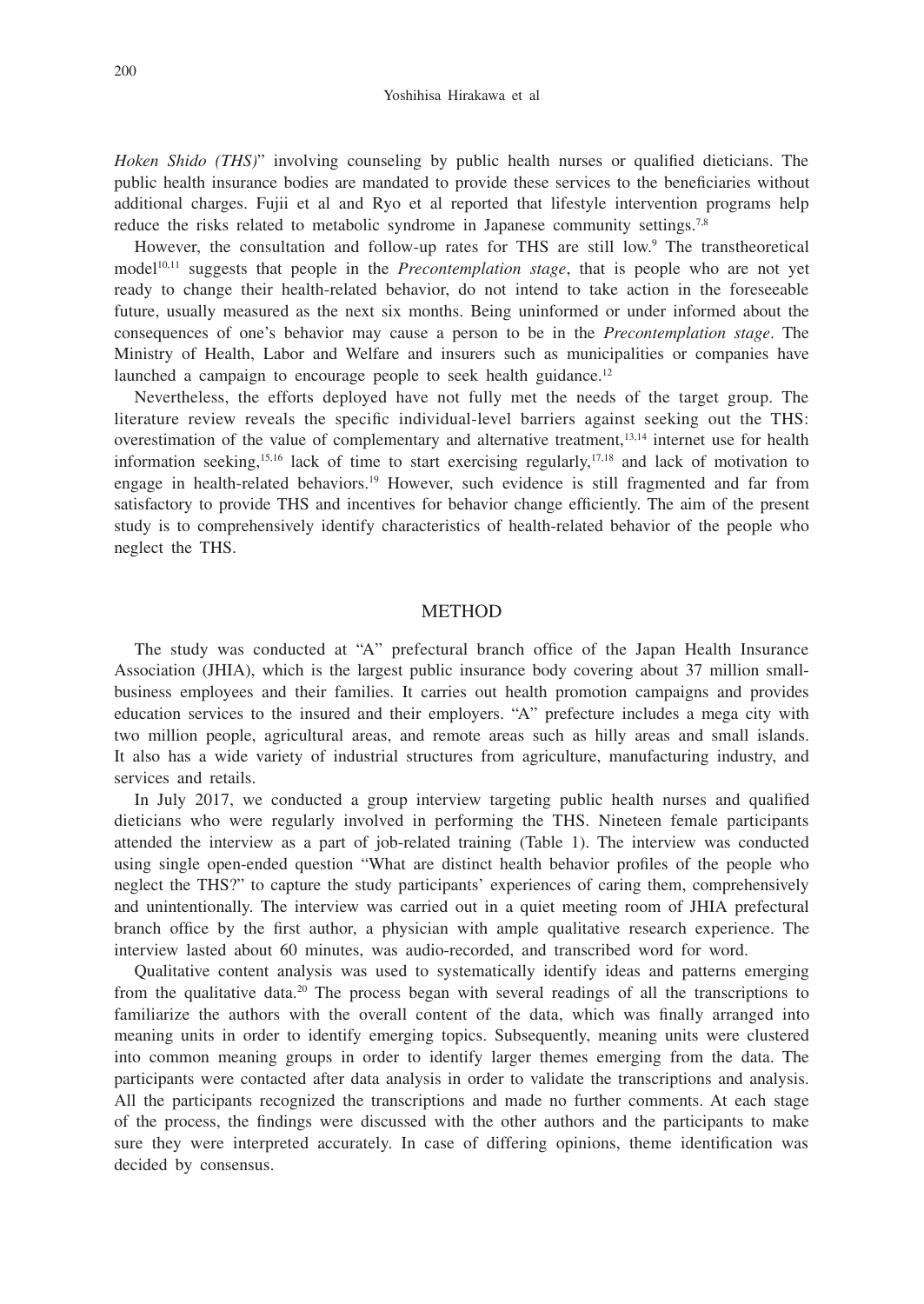| Participant | <b>Occupational Category</b> | Age  |
|-------------|------------------------------|------|
| Group 1     |                              |      |
| $1 - A$     | Public health nurse          | 50's |
| $1 - B$     | Public health nurse          | 30's |
| $1-C$       | 40's<br>Registered dietitian |      |
| $1-D$       | Registered dietitian<br>30's |      |
| Group 2     |                              |      |
| $2-A$       | Public health nurse<br>50's  |      |
| $2 - B$     | Public health nurse<br>40's  |      |
| $2-C$       | 30's<br>Public health nurse  |      |
| $2-D$       | 50's<br>Registered dietitian |      |
| $2-E$       | 30's<br>Registered dietitian |      |
| Group 3     |                              |      |
| $3-A$       | 60's<br>Public health nurse  |      |
| $3 - B$     | Public health nurse<br>40's  |      |
| $3-C$       | 50's<br>Registered dietitian |      |
| $3-D$       | 20's<br>Registered dietitian |      |
| Group 4     |                              |      |
| $4 - A$     | Public health nurse<br>50's  |      |
| $4 - B$     | Public health nurse<br>50's  |      |
| $4-C$       | Registered dietitian         | 30's |
| $4-D$       | Registered dietitian         | 30's |
| Group 5     |                              |      |
| $5-A$       | Public health nurse          | 50's |
| $5 - B$     | Public health nurse          | 30's |

**Table 1** Participant characteristics

This study was approved by the Bioethics Review Committee of the Nagoya University School of Medicine prior to the investigation (approval number 2016-0247).

## **RESULTS**

Four themes were extracted: Self-taught practices, Defiance, Hesitation, and Resignation (Table 2).

#### *Self-taught practices*

Study participants reported that some of their clients relied on unique self-care practices that were in some cases bad for their health. These habits include poor diet methods involving the use of weight-loss supplements.

*"A client of mine says that she drinks weight loss shakes used by celebrities to lose weight,*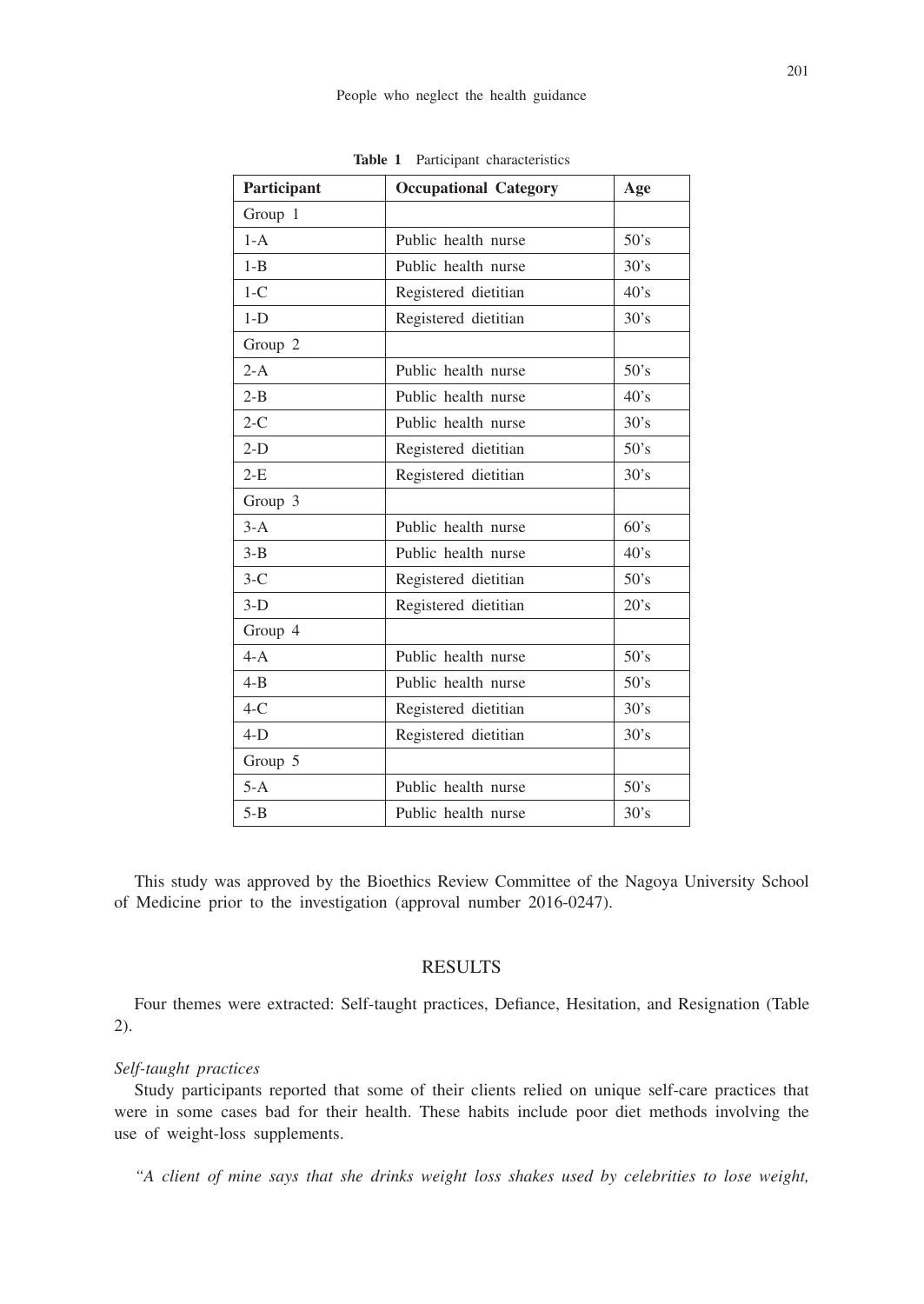| <b>Theme</b>             | <b>Subtheme</b>                     | <b>Meaning unit</b>                                                                                 |
|--------------------------|-------------------------------------|-----------------------------------------------------------------------------------------------------|
| Self-taught<br>practices | Unusual health<br>management method | A client drinks weight loss shakes promoted by<br>celebrities to lose weight.                       |
|                          |                                     | Some clients who are into muscle training tend<br>to follow their own nutritional regime.           |
|                          | Dangerous weight-loss<br>methods    | Some clients consider taking diet pills.                                                            |
|                          |                                     | Some clients go on a crash diet to lose weight.                                                     |
|                          | Futile efforts                      | Some clients are committed to losing weight but<br>ultimately don't make much progress.             |
|                          |                                     | Some clients find it difficult to stay motivated<br>during weight loss.                             |
| Defiance                 | Critical attitude                   | Some clients don't see the point to the guidance<br>and wonder why they have to be subjected to it. |
|                          | Hospital aversion                   | Some clients refuse to go to the hospital for<br>further testing despite poor test results.         |
| Hesitation               | Peer pressure                       | A client finds it difficult to quit smoking because<br>his colleagues smoke around him.             |
|                          | Parental worry                      | A client thinks that his parents would worry if he<br>ate less and lost weight.                     |
| Resignation              | Apathy                              | Some clients are complacent and lack the drive<br>to diet or exercise.                              |
|                          |                                     | Some clients do not care at all about having<br>abnormal clinical test values.                      |
|                          | External locus of control           | Some clients claim they can't find the time to<br>exercise.                                         |
|                          |                                     | Some clients say that they have a genetic predis-<br>position to obesity.                           |

**Table 2** Content analysis group organization: themes, subthemes and meaning units

*but she recognizes that her efforts have been unsuccessful." (1-A)*

*"Some people who practice muscle training tend to follow their own nutritional regime and do not wish to comply with our recommended diet." (2-A)*

Study participants mentioned that a number of clients were eager to improve their lifestyle but failed to make any progress.

*"Some clients say that they are doing their very best, but ultimately they don't seem to be making any progress." (4-B)*

### *Defiance*

Some clients expressed uncooperative or critical attitudes towards THS. Some even got angry with their counselors.

*"Some clients insisted that they simply did not want to go to the hospital in spite of their poor test results." (2-C)*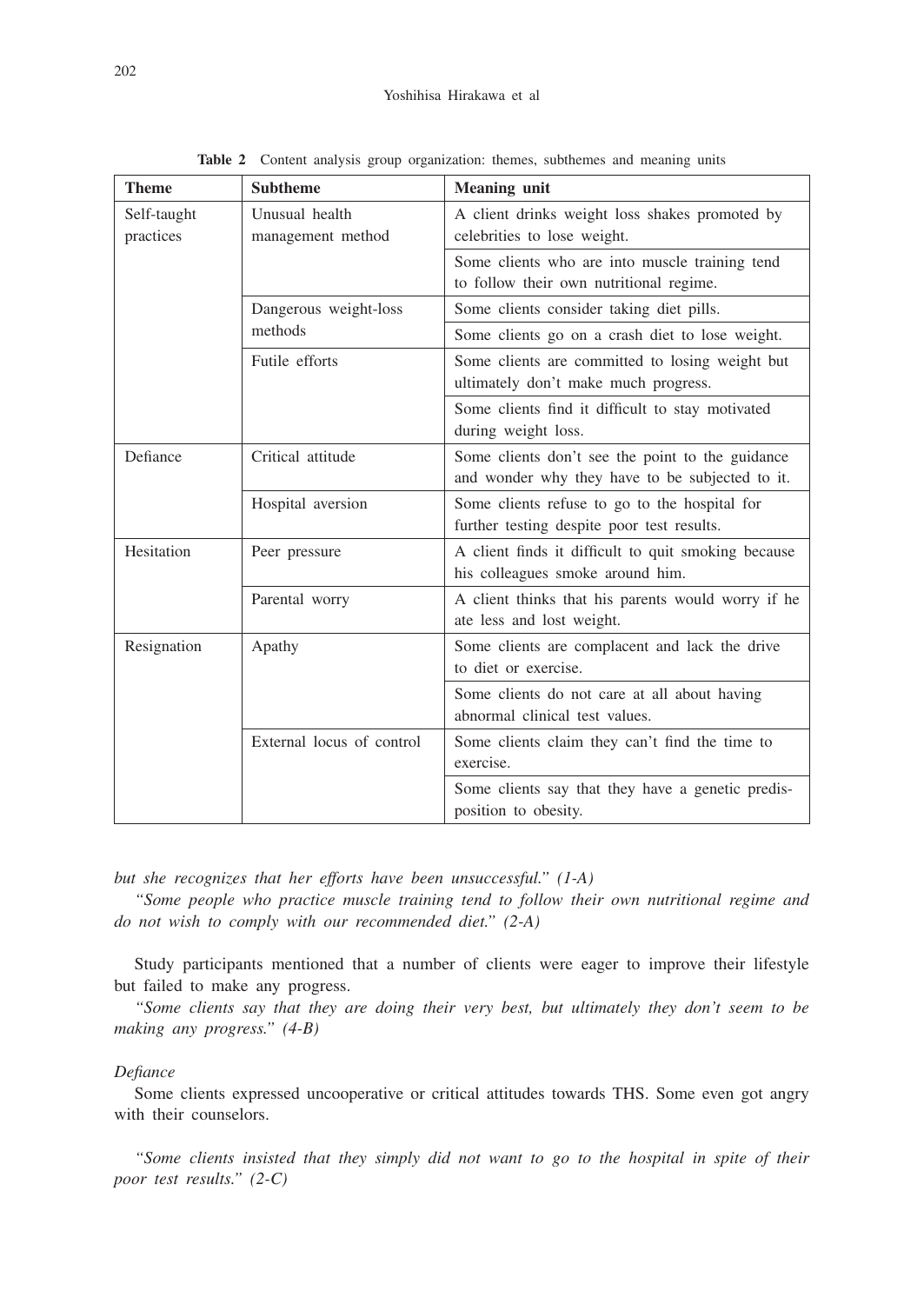*"Some clients could not see the point to this type of guidance and wondered why they had to be subjected to it." (1-A)*

### *Hesitation*

Study participants reported that some clients were worried about how people around them would react if they suddenly changed their lifestyle. They also indicated that some clients expressed no interest in adopting a healthy lifestyle.

*"A client says that he is not at will to eat less and lose weight because if he did, his parents would worry." (2-E)*

*"A client says that he finds it very difficult to quit smoking because his colleagues smoke around him." (5-A)*

#### *Resignation*

Some clients expressed feelings of hopelessness and despair toward THS. Some also appeared to think that there was no point in making any type of lifestyle change.

*"When I pointed out to my client that his clinical test values were abnormal, he said that he didn't care one way or another." (1-D)*

*"Some clients come up with excuses to avoid making changes, saying that it would be difficult for them to go on a diet due to excessive pressure at work or referring to their natural tendency to be overweight." (2-D)*

### DISCUSSION

We focused on the difficulties of providing the THS to the people who are not receptive to the program, and found qualitative evidence of specific behavioral characteristics. We found that people who do not respond well to the health guidance do so either because of misbelief, self-abandonment, or self-consciousness.

Our results suggested that some of the people who neglect the THS were strongly convinced of the benefits of other types of programs to stay fit and healthy, promoted by mass media, that could be explained by perceived benefits to action in the Health Belief Model.<sup>11,21</sup> The model, which is one of the most widely applied theories of health behavior, posits that six constructs predict health behavior: risk susceptibility, risk severity, benefits to action, barriers to action, self-efficacy, and cues to action. These people were taken away from receiving proper care by their own health information sources that are neither trustworthy nor knowledgeable. A number of studies have underscored the fact that many lay people obtain health information from unreliable sources such as magazines, TV or Internet; in most cases, such information was not authored by medical professionals and possibly to be scientifically unsound.<sup>22</sup>

As shown in Defiance, we noticed that some clients had uncooperative or indifferent attitudes, thus, it is needed to set up training programs for assessing clients' attitudes about their own health, developing a positive rapport with them, and providing customized counseling services in the THS. Developing a rapport with clients is regarded as a minimum requirement for all health care professionals including physicians, nurses, pharmacists and nutritionists; however, Yoshiura et al<sup>23</sup> suggested that more than half of the nutritionists did not know how to build a good rapport with clients. Counselors could help create an effective training program to improve the THS advisors' counseling skills.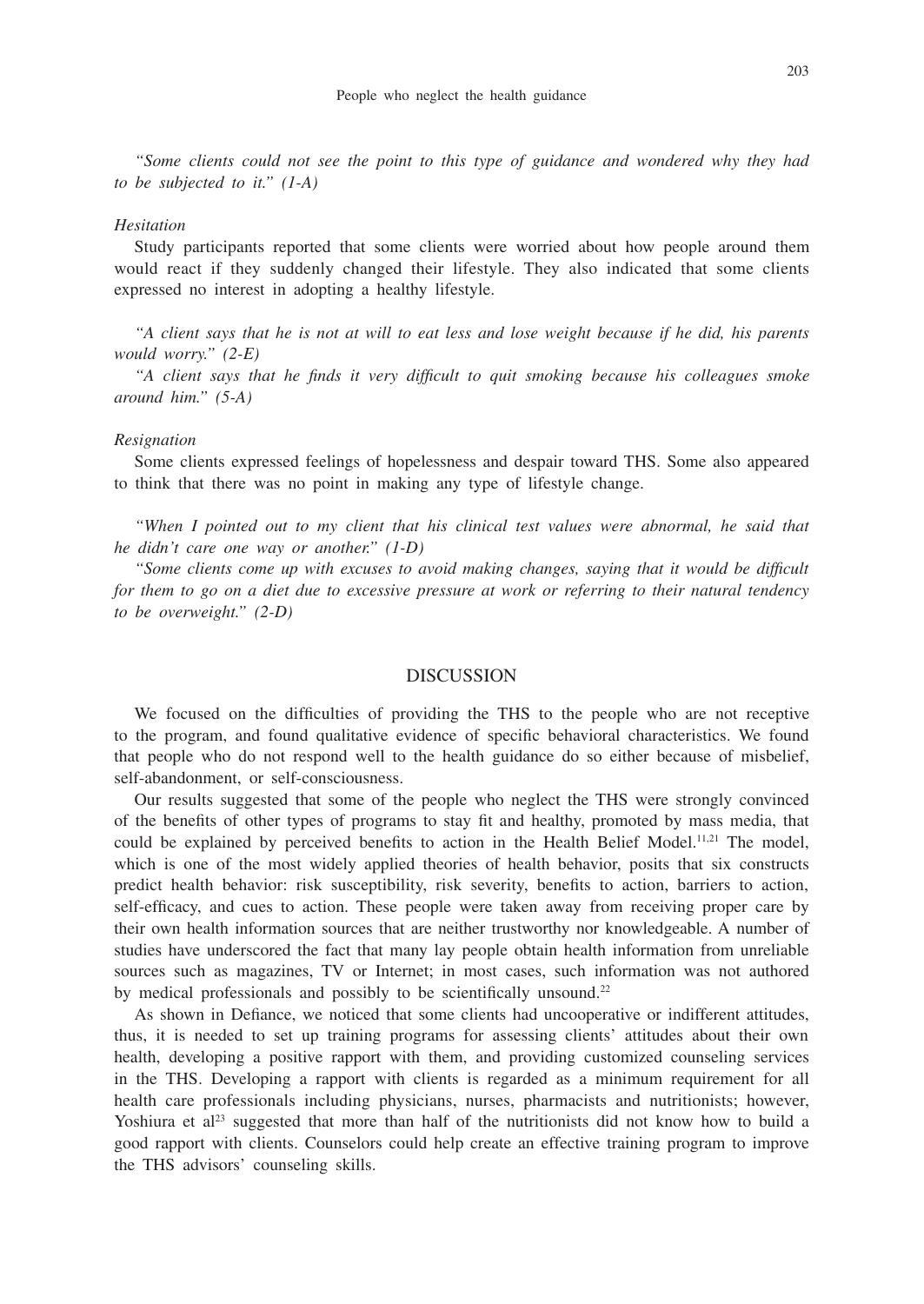#### Yoshihisa Hirakawa et al

Although THS focuses on personal lifestyle changes related to metabolic syndrome, our results also underscore the need for awareness among the THS advisors for the importance of social support in the workplace. Hesitation and Resignation are explained by self-efficacy and cues to action in the Health Belief Model.<sup>11,21</sup> Numerous studies and literatures have described the close correlation between social support and both self-efficacy and cues to action.<sup>11,24,25</sup> The subtheme "Peer pressure" and "Parental worry" in Hesitation are also well explained by normative beliefs in the Theory of Planned Behavior.<sup>26,27</sup> The theory is one of the most widely applied theoretical models and has been found to be effective in predicting a range of health intentions and behaviors, including dietary behaviors, physical activity, and health screening behavior. According to the theory, beliefs about the normative expectations of others and motivation to comply with these expectations (normative beliefs) result in perceived peer pressure or subjective norm. The theory also states that attitude toward behavior, subjective norms, and perceived behavioral control, together shape an individual's behavioral intentions and behaviors. Workplace environment such as peer pressure has an impact on health-related behavior of employees; thus, THS advisors, company medical advisors and industrial social workers should collaborate in creating a supportive environment conducive to a healthy lifestyle.

## ACKNOWLEDGEMENT

The authors are grateful to all participants for the time and energy they devoted to this study. This study was supported by the Academic Consultancy Grant from Aichi Prefectural Branch, Japan Health Insurance Association. The funder had no roles in the study design, data analysis, preparation of the manuscript, and the decision to submit it for publication.

## CONFLICT OF INTEREST

The authors have no conflicts of interest directly relevant to the content of this article.

## IMPLICATIONS FOR POLICY & PRACTICE

Some of the clients who neglect the health guidance were strongly convinced of the benefits of other types of programs to stay fit and healthy, promoted by mass media such as magazines, TV or Internet

It is needed to set up training programs for assessing clients' attitudes about their own health, in order to develop a positive rapport with uncooperative or indifferent attitudes and to provide customized advisory services.

Workplace environment has an impact on health-related behavior of employees; thus, THS advisors, company medical advisors and industrial social workers should collaborate in creating a supportive environment conducive to a healthy lifestyle.

#### **REFERENCES**

- 1. Eckel RH, Grundy SM, Zimmet PZ. The metabolic syndrome. *The Lancet*. 2005;365(9468):1415–1428.
- 2. Fujita T. The metabolic syndrome in Japan. *Nat Clin Pract Cardiovasc Med*. 2008;5(Suppl 1):S15–18.
- 3. Global Strategy on Diet, Physical Activity and Health, World Health Organization. www.fao.int/dietphysicalactivity/strategy/eb11344/en/index.html. Accessed January 29, 2013.